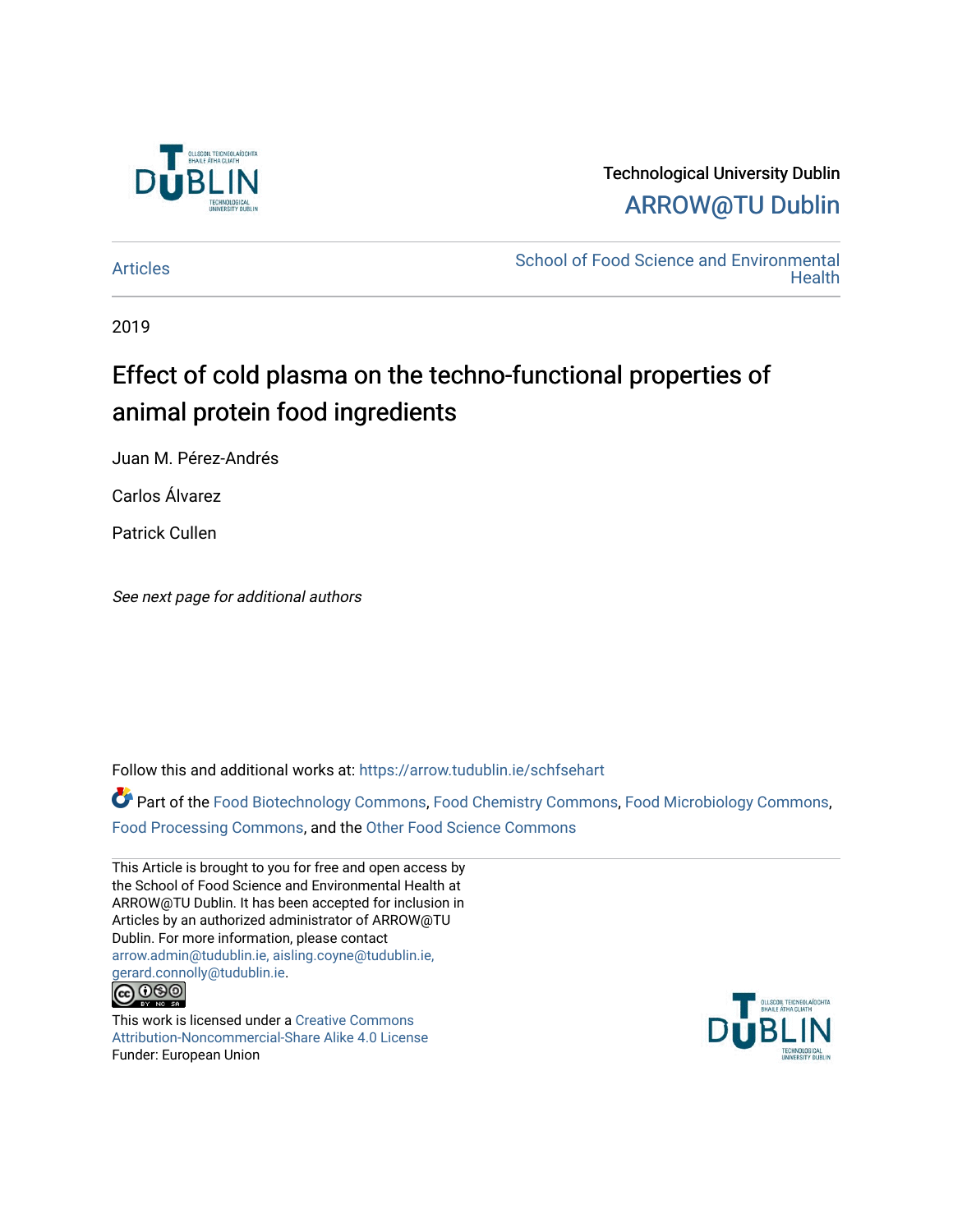## Authors

Juan M. Pérez-Andrés, Carlos Álvarez, Patrick Cullen, and Brijesh K. Tiwari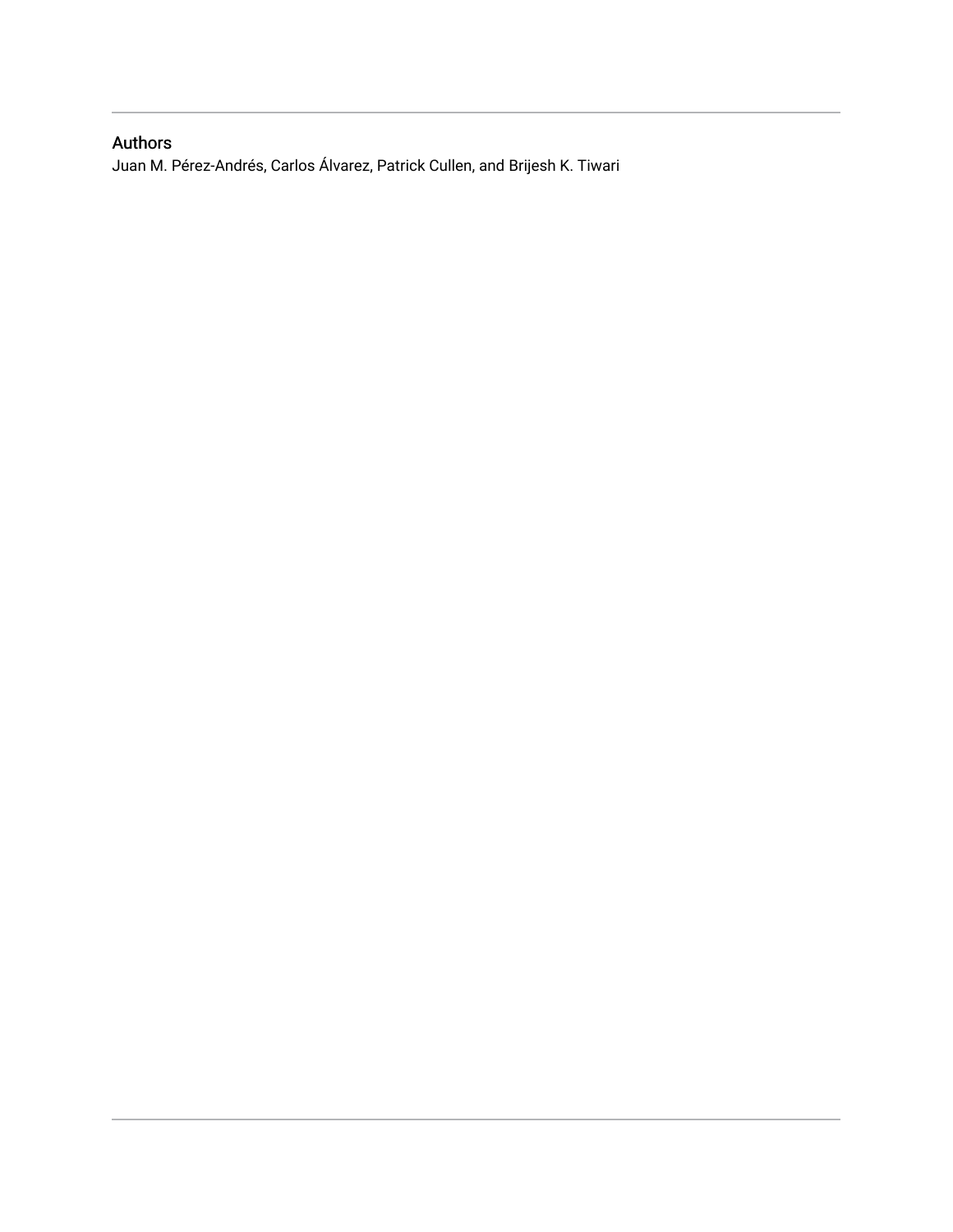Contents lists available at [ScienceDirect](http://www.sciencedirect.com/science/journal/14668564)



Innovative Food Science and Emerging Technologies

journal homepage: [www.elsevier.com/locate/ifset](https://www.elsevier.com/locate/ifset)

# **OVATIVE FOOD SCIENC**

## Effect of cold plasma on the techno-functional properties of animal protein food ingredients



Juan M. Pérez-Andrés<sup>[a,](#page-2-0)[b](#page-2-1)</sup>, Carlos Álvarez<sup>[c](#page-2-2)</sup>, P.J. Cullen<sup>b[,d,](#page-2-3)</sup>\*, Brijesh K. Tiw[a](#page-2-0)ri<sup>a</sup>

<span id="page-2-0"></span><sup>a</sup> Food Chemistry and Technology, Teagasc Food Research Centre, Dublin 15, Ireland

<span id="page-2-1"></span><sup>b</sup> BioPlasma Research Group, School of Food Science and Environmental Health, Technological University Dublin, Cathal Brugha Street, Dublin 1, Ireland

<span id="page-2-2"></span><sup>c</sup> Food Quality & Sensory Science, Teagasc Food Research Centre, Dublin 15, Ireland

<span id="page-2-3"></span><sup>d</sup> School of Chemical and Biomolecular Engineering, University of Sydney, Sydney, Australia

#### ARTICLE INFO

Keywords: Cold atmospheric plasma Functional properties Food proteins Solubility Emulsifying Rheological properties

#### ABSTRACT

Proteins, as food ingredients, are employed in the food industry, not only for their high nutritional value, but also because of their techno-functional properties. Modifications of their native structure due to the action of external factors such as pH, temperature or processing by emerging technologies, can lead to changes in their functionality; and consequently, their applicability. The present study investigates the effects of cold atmospheric air plasma on the techno-functional properties of two common food ingredients (haemoglobin and gelatine from pork), and a novel source of functional proteins extracted from a meat co-product (bovine lung protein). Significant effects were found for their functional, rheological and gelling properties. However, the effects were found to depend on the native structure and nature of the protein. The findings point to the specific nature of plasma-protein interactions and the need for individual proteins to be studied as a function of plasma conditions.

Industrial relevance text: Cold plasma is increasingly being investigated as a non-thermal technology for food and other biological applications such as primary agriculture and medicine. In addition to microbial and pest decontamination, it can be also be used to modify the functionality of food ingredients to achieve the desired properties of a specific food product.

#### 1. Introduction

In recent years emerging non-thermal technologies, which operate under sub lethal temperature conditions, have been investigated for food decontamination including: high hydrostatic pressure [\(Huang, Wu,](#page-7-0) [Lu, Shyu, & Wang, 2017](#page-7-0)), ultrasound [\(Arvanitoyannis, Kotsanopoulos,](#page-7-1) [& Savva, 2017\)](#page-7-1), pulsed electric fields [\(Barba et al., 2015](#page-7-2)), ozone ([Cullen](#page-7-3) [& Norton, 2012](#page-7-3)), light emitting diodes (LED and ultraviolet (UV) ([Li &](#page-7-4) [Farid, 2016\)](#page-7-4) and cold atmospheric plasma [\(Bourke, Ziuzina, Boehm,](#page-7-5) [Cullen, & Keener, 2018](#page-7-5)). The main advantages of these technologies is that they operate at mild temperatures, which may prevent the loss of desired quality parameters which are commonly found with high temperatures such as degradation of colour (pigments), vitamins loss, texture modification, off-flavours and protein structure modifications ([Awuah, Ramaswamy, & Economides, 2007](#page-7-6)); as well as a potential reduction of energy consumption when compared to traditional processing techniques ([Rodriguez-Gonzalez, Buckow, Koutchma, &](#page-8-0)

[Balasubramaniam, 2015](#page-8-0)). However, it has been found that these processing technologies may also negatively affect food components ([Perez-Andres, Charoux, Cullen, & Tiwari, 2018\)](#page-8-1). For example, [Xuan](#page-8-2) [et al. \(2018\)](#page-8-2) found that high pressure promoted lipid oxidation, as well as a decrease in the content of myofibrillar proteins related to damage of the tertiary structure of fresh razor clams. Similar results were reported by [Guyon, Le Vessel, Meynier, and de Lamballerie \(2018\),](#page-7-7) who described a modification of the quantity/number of amino acids in beef mince after pressurization, and an increase of protein oxidation. In the case of ultrasound, it was observed that processing significantly accelerated both lipid and protein oxidation. For instance, Italian salami oxidation of lipids and proteins were reported after 3 min treatment using an ultrasound bath at 25 kHz ([Alves et al., 2018](#page-7-8)). Moreover, oxidation of these food components in beef was also reported at all intensities (ranging from 2.39 to 20.96 W cm<sup>-2</sup>) and times studied (ranging from 30 to 120 min) [\(Kang et al., 2016\)](#page-7-9).

Proteins, as food ingredients, are employed in the food industry, not

E-mail address: [pjcullen@dit.ie](mailto:pjcullen@dit.ie) (P.J. Cullen).

<https://doi.org/10.1016/j.ifset.2019.102205> Received 14 January 2019; Received in revised form 6 June 2019; Accepted 30 July 2019 Available online 30 July 2019

1466-8564/ © 2019 Elsevier Ltd. All rights reserved.

<span id="page-2-4"></span><sup>⁎</sup> Corresponding author at: BioPlasma Research Group, School of Food Science and Environmental Health, Technological University Dublin, Cathal Brugha Street, Dublin 1, Ireland.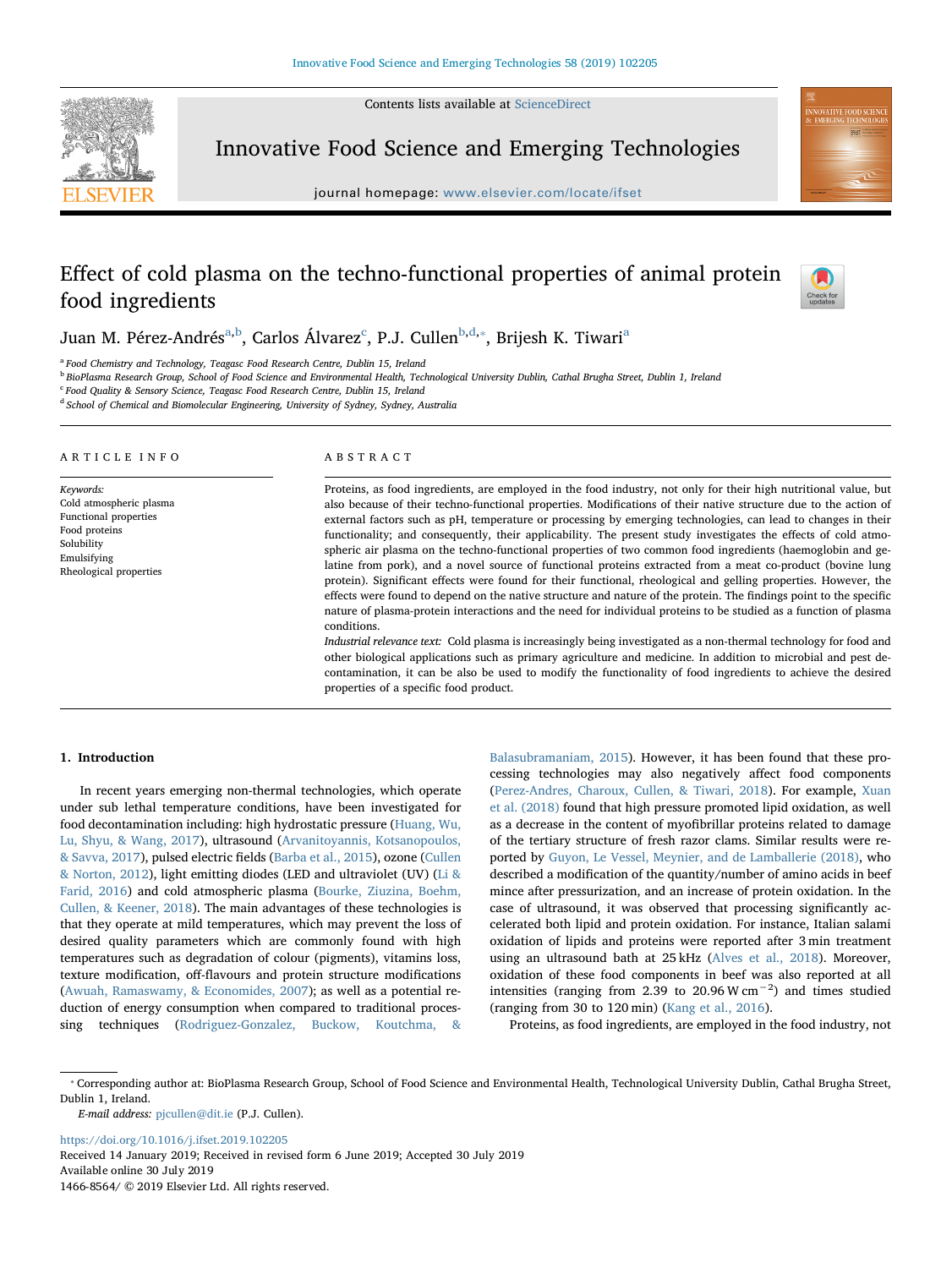only for their high nutritional values, but also because of their technofunctional properties. They are an important structural component of many foods, imparting key properties to the final product such as gelling properties, emulsifying ability or water and oil holding capacity. Modifications of their native structure, due to the action of external factors such as pH, temperature or processing by emerging technologies, can lead to a change of their functionality; and consequently, the features of the food product where they are used as ingredients ([Kristo,](#page-7-10) [2015\)](#page-7-10). In this sense, emerging technologies can lead to protein modifications which potentially can modify protein functionality, for example enhanced solubility or emulsifying ability.

A review dealing with the effect of these novel technologies on the functional properties of food proteins ([Mirmoghtadaie, Aliabadi, &](#page-8-3) [Hosseini, 2016\)](#page-8-3), reports on the key effects for each of the most promising emerging technologies. For example, high hydrostatic pressure has been investigated to modify the functional properties of food proteins [\(Yang & Powers, 2016\)](#page-8-4). A faba protein solution (1% w/v in ultrapure water) was treated at 103 and 207 MPa during 6 cycles, with a significant improvement in both solubility and foaming capacity found post treatment, however, the emulsifying capacity decreased ([Yang,](#page-8-5) [Liu, Zeng, & Chen, 2018](#page-8-5)). In addition, sarcoplasmic proteins from hake were treated at 200, 400 and 600 MPa for 6 min, with the solubility decreasing significantly with increasing pressure. In contrast, an increase in the hydrophobicity was found as the applied pressure increased ([Villamonte, Pottier, & de Lamballerie, 2016\)](#page-8-6). In another study, an improvement of solubility, foaming, emulsifying capacity and emulsifying stability of a hazelnut protein solution (2% w/v in ultrapure water) after treatments at 25, 50, 75, 100 and 150 MPa was reported [\(Saricaoglu, Gul, Besir, & Atalar, 2018](#page-8-7)).

The impact of ultrasound on protein techno-functional properties has also been reviewed ([O'sullivan, Park, Beevers, Greenwood, &](#page-8-8) [Norton, 2017](#page-8-8)). For example, a myosin extract from silver carp was treated using an ultrasound probe at 20 kHz at variable intensities (from 100 to 250 W) for several time periods (3, 6, 9 and 12 min). After treatment, significant changes in the structure and the physicochemical properties of myosin were reported, such as an increase in its solubility and hydrophobicity ([Liu, Liu, Xiong, Fu, & Chen, 2017](#page-8-9)). The solubility and emulsifying capacity of a millet protein concentrate solution (10% w/w in ultrapure water) was also improved after 20, 60 and 100 W treatment, for treatments of 5 min or more were applied, using a sonotrode probe [\(Nazari, Mohammadifar, Shojaee-Aliabadi, Feizollahi, &](#page-8-10) [Mirmoghtadaie, 2018](#page-8-10)). Solubility, emulsifying and water holding capacity in bull myofibrillar proteins increased significantly with increasing power and treatment time (Amiri, Sharifi[an, & Soltanizadeh,](#page-7-11) [2018\)](#page-7-11).

The use of pulsed electric fields (PEF), to modify food proteins has been reviewed by [Giteru, Oey, and Ali \(2017\)](#page-7-12). Soy protein was treated using PEF, at different intensities (10 to 40 kV/cm) applying pulses for times between 100 and 600 microseconds. Significant increases in the solubility and hydrophobicity of the treated samples were reported ([Li,](#page-7-13) [Chen, & Mo, 2007](#page-7-13)). However, a solubility decrease of egg white proteins was found with a constant electric field intensity of 25 kV/cm, regardless of treatment time ([Wu, Zhao, Yang, & Chen, 2014\)](#page-8-11).

Cold atmospheric plasma (CAP) is a partially ionised gas composed of reactive species such as photons, ions and electrons, which can interact with food components including food proteins. This interaction can lead to several types of reactions such as dimerization, oxidation, deamidation, nitration, sulfoxidation, dehydrogenation and/or hydroxylation of amino acids ([Takai et al., 2014](#page-8-12)). CAP is an emerging nonthermal technology with potential applications for several different industries such as textile, medicine, biotechnology, electronic, as well as water and air purification [\(Kramer et al., 2015\)](#page-7-14). As a potential food processing technology, recent research has demonstrated CAP's potential for food decontamination and shelf-life extension [\(Bourke et al.,](#page-7-5) [2018\)](#page-7-5). It is established that CAP can lead to oxidation and degradation of food components ([Gavahian, Chu, Khaneghah, Barba, & Misra, 2018](#page-7-15);

[Pankaj, Wan, & Keener, 2018](#page-8-13)). However, limited research has been reported on whether this technology can affect, either positively or negatively on the functionality of food proteins. The small but growing literature on the topic has been review by [Tolouie, Mohammadifar,](#page-8-14) [Ghomi, and Hashemi \(2017\).](#page-8-14) For instance, peanut isolated protein was treated using plasma generated using a dielectric barrier discharge (DBD) system at 35 kV over 1, 2, 3 and 4 min; with a modification of its secondary structure found, leading to an improvement of its emulsion stability, water holding capacity and solubility ([Ji et al., 2018](#page-7-16)).

The objective of this work is to assess the impact of CAP on the key functional properties of three model protein powders: gelatin, as partially hydrolysed protein; haemoglobin as an isolated and native protein and lung protein extract, as an example of an isolated protein blend. In addition, any conformational changes induced in the protein structure were monitored by means of surface hydrophobicity.

### 2. Material and methods

#### 2.1. Chemicals and reagents

Hydrochloric acid, sodium chloride, sodium hydroxide, sodium phosphate monobasic sodium phosphate dibasic, Coomassie brilliant blue G and pork gelatine, were obtained from Sigma-Aldrich (Arklow, Co. Wicklow, Ireland). Rapeseed oil was purchased from a local market. Ultra-pure water  $(18.2 \text{ M}\Omega \text{ cm}^{-1})$  was generated in-house using a Millipore water purification system (Millipore, Cork, Ireland). Haemoglobin was obtained following the methodology described by [Álvarez, Drummond, and Mullen \(2018\),](#page-7-17) while extraction of the lung protein was conducted as described by [Lynch, Álvarez, O'Neill, Keenan,](#page-8-15) [and Mullen \(2018\).](#page-8-15)

#### 2.2. Plasma treatment

Forty grams of each protein were weighed and spread homogenously into polystyrene petri dishes (150 mm  $\times$  15 mm). Each petri dish was placed between two aluminium plate electrodes (outer diameter = 158 mm) separated by two polypropylene(PP) dielectric layers (2 mm thickness) forming a dielectric plasma barrier (DBD) reactor as described by [Pankaj, Misra, and Cullen \(2013\)](#page-8-16). The discharge voltage was set at 80 kV (RMS) with atmospheric air used as the inducer gas for a treatment time of 15 min. During the treatment it was observed that protein powder was constantly in movement forming a cloud inside the petri dish. This movement helped to homogenise the sample. Control and plasma samples were kept at 4 °C for 24 h prior to analysis.

#### 2.3. Functional properties

#### 2.3.1. Solubility

The method reported by [Penteado, Lajolo, and Pereiradossantos](#page-8-17) [\(1979\)](#page-8-17) was used to study protein solubility. 0.5 g of the protein sample was added to 10 mL of milliQ water. Different pH solutions were prepared over the range of 3–8. After that, all solutions were centrifuged at 2400g for 30 min at 4 °C in a Hettich Rotanta 460R centrifuge (Fisher Scientific Ireland, Dublin, Ireland). The amount of soluble protein in the supernatant was quantified by measuring absorbance at 280 nm using a ND-100 Nanodrop Spectrophotometer (Nanodrop Technologies, Wilmington, DE, USA). All the experiments were carried out in triplicate. The solubility was calculated as:

$$
\%S=\frac{Pd}{Pt}x100
$$

where %S is the percentage of solubility, Pd is the amount of soluble protein (g) and Pt the amount (g) the total protein used in the assay.

#### 2.3.2. Emulsifying capacity

Emulsifying capacity was determined by the [Inklaar and Fortuin](#page-7-18)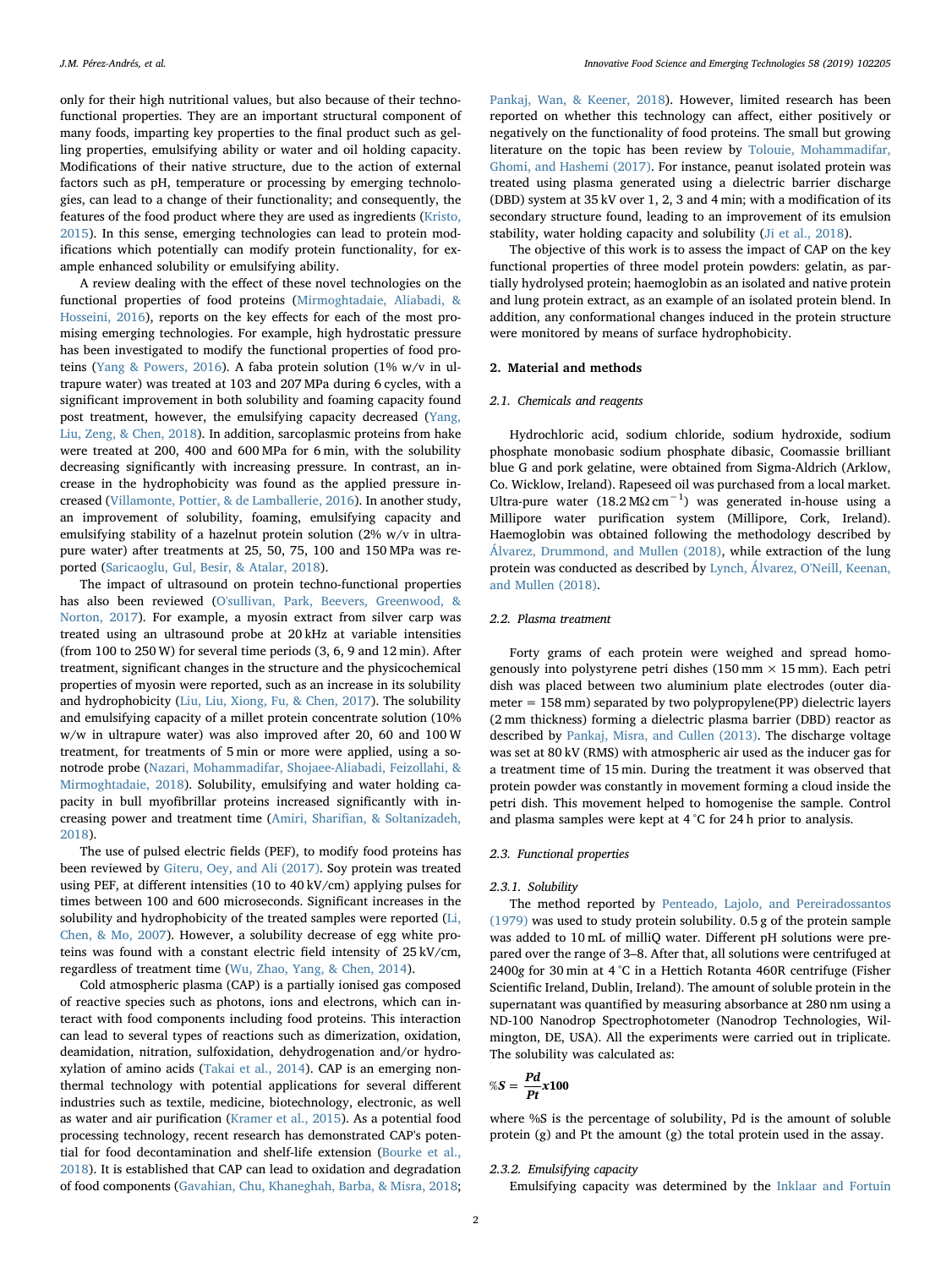[\(1969\)](#page-7-18) method. Solutions of different concentrations of protein sample in ultrapure water (containing 0.075 of NaCl w/v) were prepared ranging from 2 mg/mL to 10 mg/mL NaCl was added to increase the protein-emulsifying capacity because protein folding is induced. In the case of extracted lung proteins (ELP) the pH after dissolving in water was around 10, usually too high for emulsification to occur; consequently the pH was adjusted to 6, using 1 M hydrochloric acid (HCl) solution. After that, 13 mL of rapeseed oil was added to each sample and mixed at 13500 rpm for 2 min using a using an Omni Prep Multi-Sample Homogenizer (Omni International). Subsequently, samples were centrifuged at 1200g for 10 min at 4 °C in a Hettich Rotanta 460R centrifuge. The leftover oil not consumed during the emulsification process was weighed. Triplicates of all experimental results were obtained. The percentage of emulsification was calculated as:

$$
\%E = \left(1 - \frac{g_e * \rho_e}{Va}\right) \times 100
$$

where %E is the percentage of emulsification, ge the weight of the leftover oil (g),  $\rho_e$  the density of rapeseed oil and Va the volume of the added oil (mL).

#### 2.3.3. Rheological and gelation properties

The lowest gelation concentration (LGC) and gelation temperature (Tg) were studied for the three proteins. Melting temperature (Tmel) was also obtained for the gels formed using pork gelatine. LGC was analysed according to the approach reported by Coff[mann and Garciaj](#page-7-19) [\(1977\).](#page-7-19) Protein samples were prepared in water in a range of concentrations between 2 and 12% each stirred with a vortex stirrer and heated to 85 °C over 30 min. Subsequently, the samples were left to cool to 4 °C and stored overnight in a fridge to allow for the formation of a gel. The lowest gelation concentration was selected where a consistent gel was formed by examining their resistance to flow under gravity.

Rheological measurements were performed using a controlled stress rheometer (Anton Paar MCR 301, Anton Paar Gmbh, Graz, Austria) employing a parallel plate geometry (diameter 50 mm) and a 1 mm gap. A solution containing a 10% (w/v) of each protein was employed for analysis. To prevent evaporation, water was added to the top of the upper plate. Ten minutes were allowed to stabilize the sample at 20 °C after the 1 mm gap was reached. Then, a gradient of temperature was applied, consisting of: 0–2.5 min at 20 °C, 2.5–15 min covering a temperature ramp of 20–80 °C, 15–20 min at a constant temperature of 80 °C and 20–40 min over covering the temperature ramp of 80 °C to 20 °C. Measurements were taken at a strain of 1% and a frequency of 1 Hz. In the specific case of the pork gelatin, the solution was heated at 50 °C in a water bath for 10 min before the sample was loaded onto the rheometer. Depending on the nature of the protein the Tg could be determined by three methods. Firstly, the intersection point between the elastic/storage (G′) modulus and the viscous/loss modulus (G″) ([Lamsal, Jung, & Johnson, 2007\)](#page-7-20). If there is no line crossing between the parameters, the gelling temperature is obtained once the G′ modulus reaches a value of 1 Pa. Finally, if neither of these two conditions occurs, the gelling temperature is determined as the temperature of the inflection point. Tmel was obtained where a second crossover occurred between the viscous/loss (G″) and the elastic/storage moduli (G′).

#### 2.3.4. Water and oil holding capacity

The water and oil holding capacities were determined according to the method of ([Beuchat, 1977](#page-7-21)). The oil holding capacity was measured by adding 10 g of oil to 0.5 g of the protein sample and gently homogenised using a vortex stirrer. After resting for 30 min, the mixture was centrifuged at 2200g for 10 min at 4 °C in a Hettich Rotanta 460R centrifuge (Fisher Scientific Ireland, Dublin, Ireland). The same method was employed to measure the water holding capacity, except for replacing 10 g of oil with 10 g of ultra-pure water.

#### 2.3.5. Surface hydrophobicity

The surface hydrophobicity capacity was evaluated using the [Cao,](#page-7-22) [Zhao, and Xiong \(2016\)](#page-7-22) method. This method is based on the hydrophobic interactions the between basic and aromatic amino acid residues of proteins and the anionic form of the well-known stain Coomassie Brilliant Blue G-250 (CCBG) which forms a complex which can be measured at 585 nm. Briefly, 1.2 mL of a solution of 5 mg/mL protein in 20 mM phosphate buffer at pH 6.0 were mixed with 300 μl of a 0.1 mg/ mL solution CBBG in ultra-pure water. A control was prepared by mixing 1.2 mL of the phosphate buffer with 300 ul of the CCBG solution. Samples were stirred at 2000 rpm for 3 min using a multi shaker (Heidolph Multi Reax, Heidolph Instruments GmbH & CO, Schwabach, Germany) and after, centrifuged at 2000g for 10 min at 4 °C in a Hettich Rotanta 460R centrifuge. The supernatant was taken and centrifuged again under the same conditions. Finally, the absorbance of the supernatant was measured at 585 nm using a ND-100 Nanodrop Spectrophotometer. The amount of CBBG bound was calculated using the following formula:

$$
CCBG bound (µg) = 30 µg * \frac{(Abs_{control} - Abs_{sample})}{Abs_{control}}
$$

#### 2.4. Statistical analysis

Analysis of variance (ANOVA) of dependent variables was carried out using Minitab 17.1.0 (Minitab Inc.). Statistics were calculated using a general linear model (GLM) considering the entire variable as fixed factors. Tukey's multiple comparison was calculated to study the effect of the plasma treatment on the functional properties. Experiments were performed in duplicate and analyses were carried out in triplicate.

#### 3. Results and discussion

#### 3.1. Solubility

Protein solubility depends on both protein characteristics (amino acid sequence, crosslinking, aggregate state and protein structure) and external factors (pH, temperature, ionic strength). For example, proteins are characterised to be zwitterion, i.e., they have net charge at a specific pH, which is called the isoelectric point (pI). However, outside of this pH value, their functional groups can change their individual charge leading to a modification of the net charge of the whole protein and consequently, this phenomenon can affect its solubility. Proteins with an open structure, presenting a large charged surface area have better solvation ability and thus, improved solubility. Solubility assessment is important in determining the potential applications of proteins as food ingredients.

The solubility of both haemoglobin and ELP after treatment is compared with controls at different pH values, ranging from 3 to 8 ([Fig. 1](#page-5-0)). It was found that there is a significant ( $p < 0.05$ ) solubility decrease of haemoglobin at pH 4, 5 and 6 after plasma treatment ([Fig.1](#page-5-0)a). However, the treatment increases the solubility significantly at pH 3 ( $p > 0.05$ ). Finally, no significant differences were found between the control and the treated samples at pH 7 and 8. Regarding the solubility of ELP, it was affected by the treatment, with a decrease in solubility observed ( $p < 0.05$ ) at pH 3, 4 and 6. On the other hand, no effect was found for the other pH values studied: 5, 7 and 8. These different behaviours, based on the solution pH, might be explained because at pH values far from the physiological pH more dramatic changes on the protein structure can occur and thus increase the effect of plasma on the surface hydrophobicity, increasing solubility at acidic pHs. Such analysis could not be performed for the pork gelatin, as the powder could not be dispersed to form a gel.

From these results, it can be observed that plasma tends to decrease the solubility of proteins. This could be due to a modification of the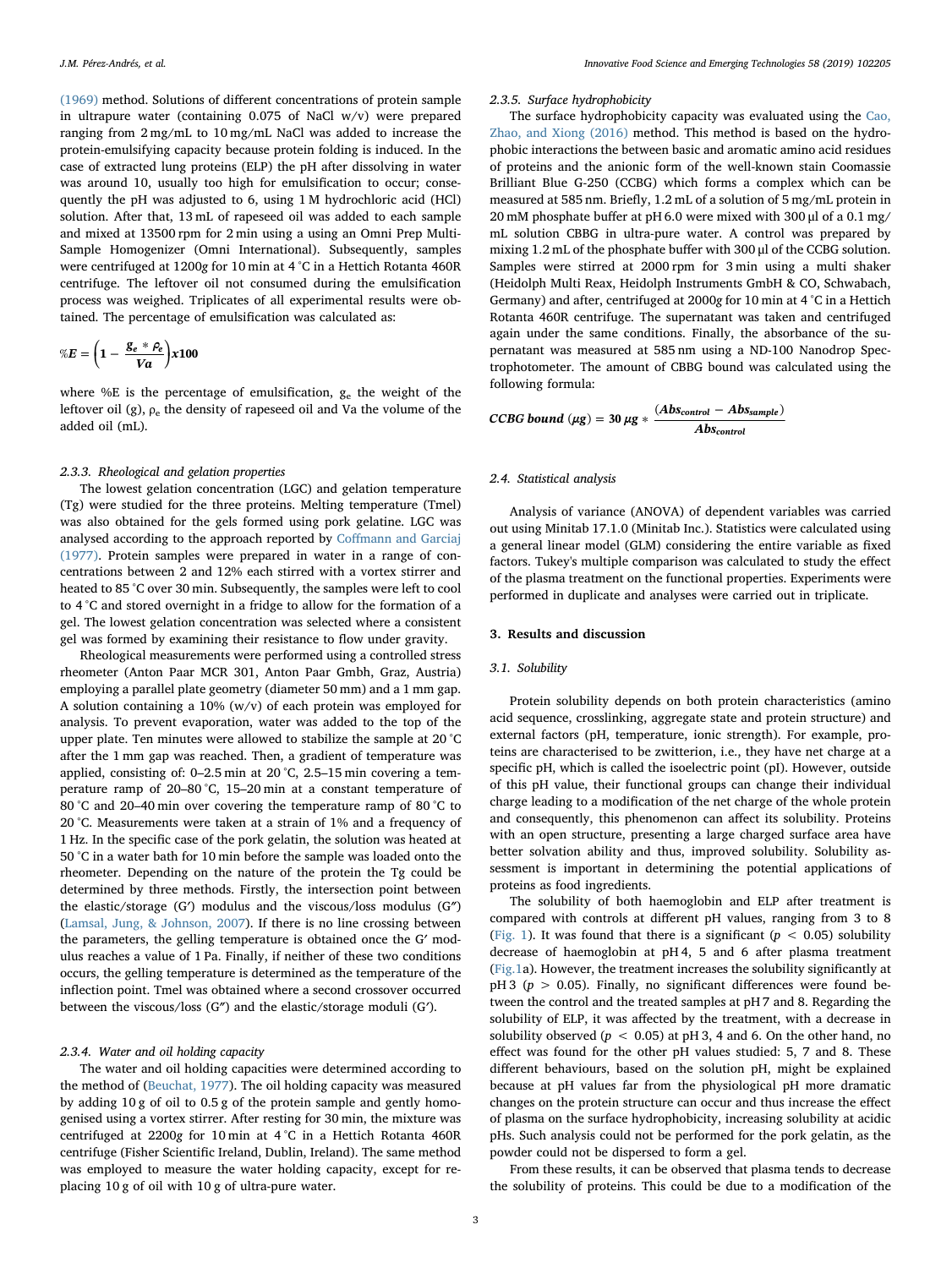<span id="page-5-0"></span>

Fig. 1. Solubility results for haemoglobin (A) and ELP protein (B). Different letters indicate a significant difference ( $p < 0.05$ ) for solubility at specific pH value.

protein surface, exposing more hydrophobic groups which hinder the interaction with water. It has been suggested that cold atmospheric air plasma could cause crosslinking of proteins [\(Pankaj et al., 2014\)](#page-8-18); which is one of the factors which modifies protein solubility. This is in agreement with the results observed here; due to the formation of aggregates after CAP treatment. Other researchers have reported modifications on the secondary structure of haemoglobin and myoglobin after treatment using a jet plasma using different working gases such as argon, argon with nitrogen as well as argon with oxygen both mixtures at different ratios [\(Park et al., 2016\)](#page-8-19). These researchers found that there were modifications of the secondary structures, resulting in a decrease of the α-helical conformation and an increase of β -sheet structures; which may have an effect on protein solubility. The effect of plasma on the solubility of other proteins has already been reported. For instance, [Bußler et al. \(2016\)](#page-7-23) reported that the solubility of proteins extracted from Tenebrio molitor flour decreased after air cold plasma treatment. It is known that plasma can induce oxidation mechanisms [\(Perez-Andres](#page-8-1) [et al., 2018](#page-8-1)), and moreover, it is suggested that high levels of oxidation can result in protein denaturation and precipitation, which is associated with decreased protein solubility [\(Zhang, Xiao, & Ahn, 2013](#page-8-20)). Conversely, it was observed that the solubility of pea protein isolate, just after treatment (air as working gas, frequency of 3.0 kHz and voltage of 8.8 kV) was increased when compared to the control; however, over storage time, the solubility decreased faster in the treated samples ([Bußler, Steins, Ehlbeck, & Schlüter, 2015](#page-7-24)). Similar results were found by [Ji et al. \(2018\)](#page-7-16), who observed that CAP improved the solubility of peanut protein after a 1 min treatment at 35 kV using a similar source system.

#### 3.2. Emulsifying capacity

The emulsification capacity of a specific protein depends

<span id="page-5-1"></span>**A)** 

**B)** 

**C)** 





Fig. 2. Emulsifying capacity and stability results for haemoglobin (A, pork gelatin (B) ELP protein (C).

fundamentally on its structure, and the location of the hydrophobic and hydrophilic amino acid groups, i.e., their amphipathic character. An emulsion, a mixture of two immiscible liquids (for example water and oil), is not stable by nature and trends to separate spontaneously into two phases. A protein with a good emulsifying capacity is able to stabilize the mixture, impeding phase separation. Some proteins are used as emulsifiers to stabilize foods such as salad dressings, sauces and mayonnaise.

It was observed that CAP treatment reduced significantly  $(p < 0.05)$  the emulsifying capacity of the three proteins studied ([Fig. 2\)](#page-5-1). Firstly, focusing on haemoglobin, the statistical analysis indicated that the emulsifying ability decreased ( $p < 0.05$ ) at haemoglobin concentrations of 2 mg/mL and 4 mg/mL after treatment, however, this effect was not observed at higher concentrations. On the other hand, the emulsification stability showed no differences between the control and the treated samples  $(p < 0.05)$  for any of the concentrations employed. In the case of pork gelatin, the emulsifying capacity was lower for the untreated samples at 2, 6 and 8 mg/mL  $(p < 0.05)$ . It was found that stability for both treated and control samples decreased over time; however, only from days 5 and 7, where the treated samples performed significantly worse than the control samples ( $p < 0.05$ ). Finally, the modification of this functional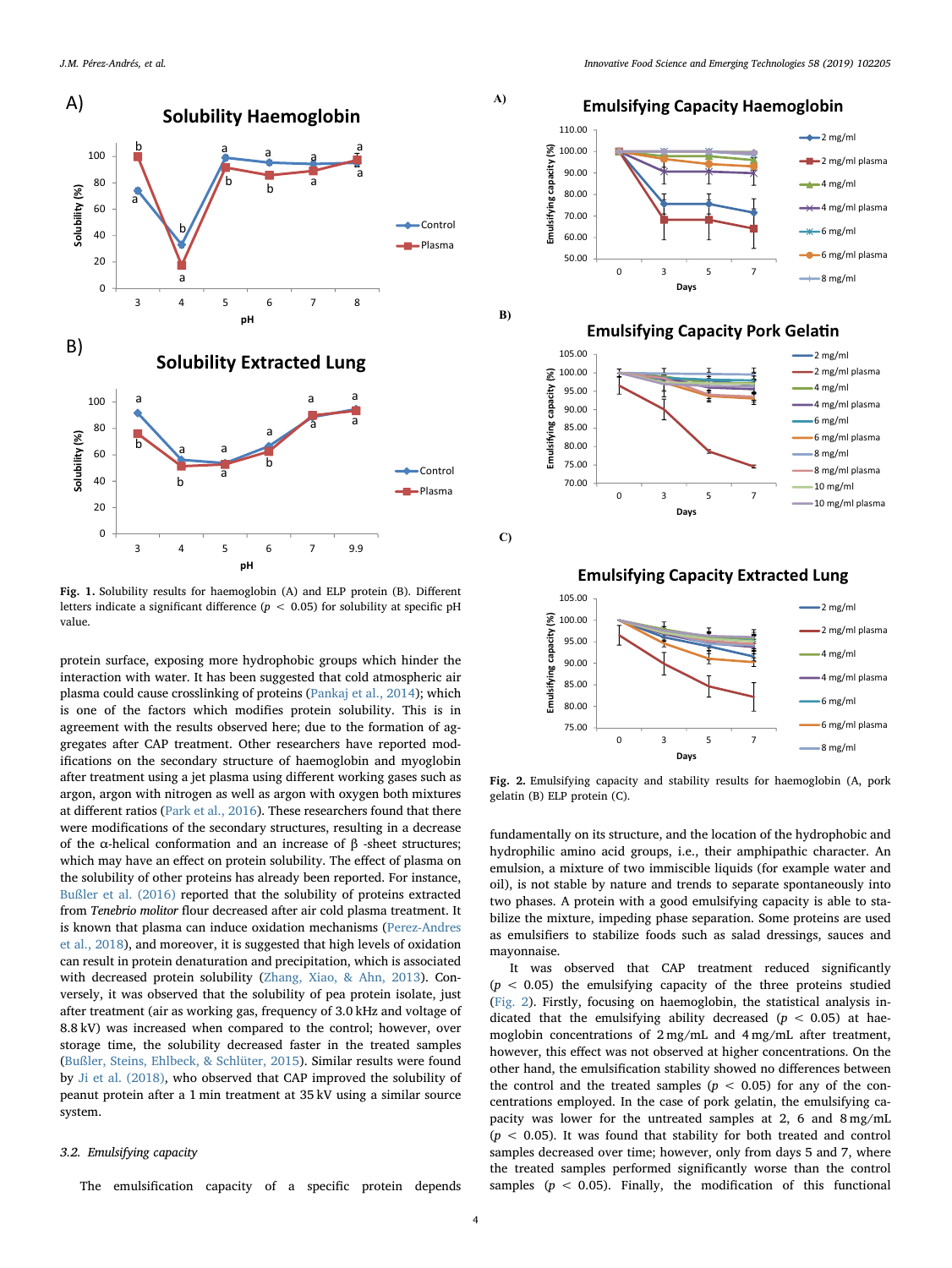property was also studied in ELP, which was similar to that described for haemoglobin and gelatin. The emulsifying capacity was significantly lower ( $p < 0.05$ ) for protein concentrations of 2 and 6 mg/mL. In addition, the emulsion was not stable during the experimental period, and the stability was significantly lower for the plasma treated samples after 3, 5 and 7 days.

As mentioned in the previous section, CAP may cause protein aggregation and changes in the protein structure. Both factors together may have an effect on the emulsifying properties. An increase in the particle size, due to aggregation of the protein, generates a new organisation of the different protein groups. The hydrophilic groups would consequently be exposed on the surface, covering the hydrophobic groups located in the inner part, which could not further interact with the non-polar phase of the emulsion. As a result, the amphipathic character of the protein decreases and its emulsifying capacity and stability are negatively affected. However, at higher concentrations the effect of the treatment was not that obvious due to the presence of sufficient hydrophobic groups forming an emulsion. To the best of our knowledge, no other studies regarding the emulsifying ability of proteins after CAP treatment have been reported.

#### 3.3. Rheology gelling properties

The impact of CAP on the gelling and rheological properties of the proteins investigated is summarised in [Table 1](#page-6-0). CAP significantly decreased ( $p < 0.05$ ) the gelation temperature of pork gelatine and ELP. This could be due to the treatment leading to a partial denaturalisation of these proteins, and subsequently, lower temperatures are required to initially unfold the proteins. This modification could help the formation of gels at lower temperatures, because less energy is needed to initiate the protein denaturation, and might be beneficial for specific food products. In contrast, the melting temperature of pork gelatin was not affected by the treatment, since proteins forming the gel are already denaturised and the effect of CAP is masked by the previous thermal treatment to form the gel. In another study, atmospheric air plasma changed the elastic and viscous modulus of dough, suggesting that the radical species formed during the treatment could modify the protein structure, leading to the modification of the rheological properties observed [\(Segat, Misra, Cullen, & Innocente, 2015](#page-8-21)).

#### 3.4. Water & oil holding capacity

The water and oil holding capacity is the ability of a protein to adsorb oil/water inside its structure. For food products, such capacity prevents fluid leakage during food processing or storage. For instance, the water-holding capacity (WHC) affects the tenderness and juiciness of meat and fish products. Higher water and oil capacity leads to better cooking yields, since lower amounts of water or oil are lost. For this reason, both parameters are important factors in the characterization of the functional properties of food proteins, particularly when intended to be used in meat products. The effect of CAP on the water and oil capacity of the proteins studied is reported in [Tables 2 and 3.](#page-6-1)

CAP treatment significantly improved ( $p < 0.05$ ) the water holding

#### <span id="page-6-0"></span>Table 1

Results of gelling and rheological properties. Different letters indicate a significant difference ( $p < 0.05$ ) for between control and treated for a specific protein.

|                     | LGC $(%)$ | T gel $(^{\circ}C)$           | T mel $(^{\circ}C)$           |
|---------------------|-----------|-------------------------------|-------------------------------|
| Haemoglobin         | 4         | 65.30 $\pm$ 0.70 <sup>a</sup> |                               |
| Haemoglobin plasma  | 4         | $63.23 + 1.46^a$              |                               |
| Pork gelatin        | 2         | $79.33 + 1.11^a$              | $35.68 \pm 1.05^{\rm b}$      |
| Pork gelatin plasma | 3         | 68.5 $\pm$ 4.91 <sup>b</sup>  | 34.90 $\pm$ 1.57 <sup>b</sup> |
| ELP                 | 12        | $60.53 \pm 0.21^a$            |                               |
| ELP plasma          | 12        | $51.83 \pm 3.12^b$            |                               |

#### J.M. Pérez-Andrés, et al. *Innovative Food Science and Emerging Technologies 58 (2019) 102205*

#### <span id="page-6-1"></span>Table 2

|  |  |  |  |  | Results of water holding capacity. Different letters indicate a significant dif- |  |
|--|--|--|--|--|----------------------------------------------------------------------------------|--|
|  |  |  |  |  | ference ( $p < 0.05$ ) for between control and treated for a specific protein.   |  |

|                   | Haemoglobin                   | Pork gelatin                           | Extracted lung proteins                                 |  |  |
|-------------------|-------------------------------|----------------------------------------|---------------------------------------------------------|--|--|
|                   | $(g \text{ water/g protein})$ | $(g \text{ water/g protein})$          | (g water/g protein)                                     |  |  |
| Control<br>Plasma | N/D<br>N/D                    | $5.36 \pm 0.11^a$<br>$6.10 \pm 0.44^b$ | 4.41 $\pm$ 0.03 <sup>a</sup><br>$4.56 \pm 0.05^{\rm b}$ |  |  |

N/D: it was not determined because haemoglobin was completely soluble under the experimental conditions.

#### Table 3

Results of oil holding capacity. Different letters indicate a significant difference  $(p < 0.05)$  for between control and treated for a specific protein.

|                   | Haemoglobin                        | Pork gelatin                                       | Extracted lung proteins                            |  |  |
|-------------------|------------------------------------|----------------------------------------------------|----------------------------------------------------|--|--|
|                   | $(g \text{ oil/g protein})$        | $(g \text{ oil/g protein})$                        | $(g \text{ oil/g protein})$                        |  |  |
| Control<br>Plasma | $2.98 + 0.02^a$<br>$3.03 + 0.06^a$ | $1.75 \pm 0.13^{\circ}$<br>$1.55 \pm 0.07^{\circ}$ | $2.82 \pm 0.09^{\circ}$<br>$4.57 \pm 0.06^{\rm b}$ |  |  |

capacity of both pork gelatin and ELP, suggesting a partial denaturalisation of the proteins present in these samples. CAP, as previously discussed, can lead to protein unfolding, allowing water molecules to interact with more hydrophilic groups found deeper within the structure, increasing their availability for interaction. On the other hand, there was no impact on the oil holding capacity of the haemoglobin or pork gelatin after 80 kV treatment, for 15 min. However, in the specific case of ELP, the OHC was significantly improved after the treatment compared to the control. ELP is composed of a blend of different types of proteins, and CAP may affect each one differently; thus, some may increase the exposure of hydrophilic groups, while others could expose more hydrophobic groups. This could explain why both WHC and OHC have been increased for this particular sample.

The water and oil holding capacity of pea testa flour was reported to be improved after 10 min treatment at a frequency of 3.0 kHz and a voltage of 8.8 kV, using a surface dielectric-barrier air-discharge system ([Bußler et al., 2015](#page-7-24)). These authors reported that plasma induced modifications of the protein composition and structure observed with changes in the fluorescence emission spectra. In contrast, when the same plasma system and conditions were applied to an insect flour, it was found that the water holding capacity significantly decreased after treatment, regardless of processing time (from 1 to 15 min) ([Bußler](#page-7-23) [et al., 2016\)](#page-7-23). The OHC in these samples was affected by the treatment; however, treatment time was not significantly correlated.

#### 3.5. Surface hydrophobicity

To correlate the changes observed in the functional properties with modifications of the protein structure, the hydrophobicity of the samples was determined. An increment in this parameter is indicative of protein unfolding and subsequent exposure of hydrophobic residues. Statistical analysis showed that there were not any significant differences ( $p > 0.05$ ) between the control and treated samples for both pork gelatin and ELP, as reported in [Fig. 3.](#page-7-25) However, in the case of haemoglobin the hydrophobicity surface increased significantly  $(p < 0.05)$  with plasma treatment. The radical species generated by CAP treatment may disrupt the native haemoglobin conformation, unfolding the protein and exposing these non-polar groups, leading to an increase of the surface hydrophobicity. Haemoglobin has a high content of hydrophobic amino acids, and minor changes in their structure will lead to changes in hydrophobicity. However, gelatin is already a partially hydrolysed protein, and its structure is already compromised, so surface hydrophobicity effects will be less relevant after CAP treatment, in terms of structural changes. Finally, the ELP powder, as previously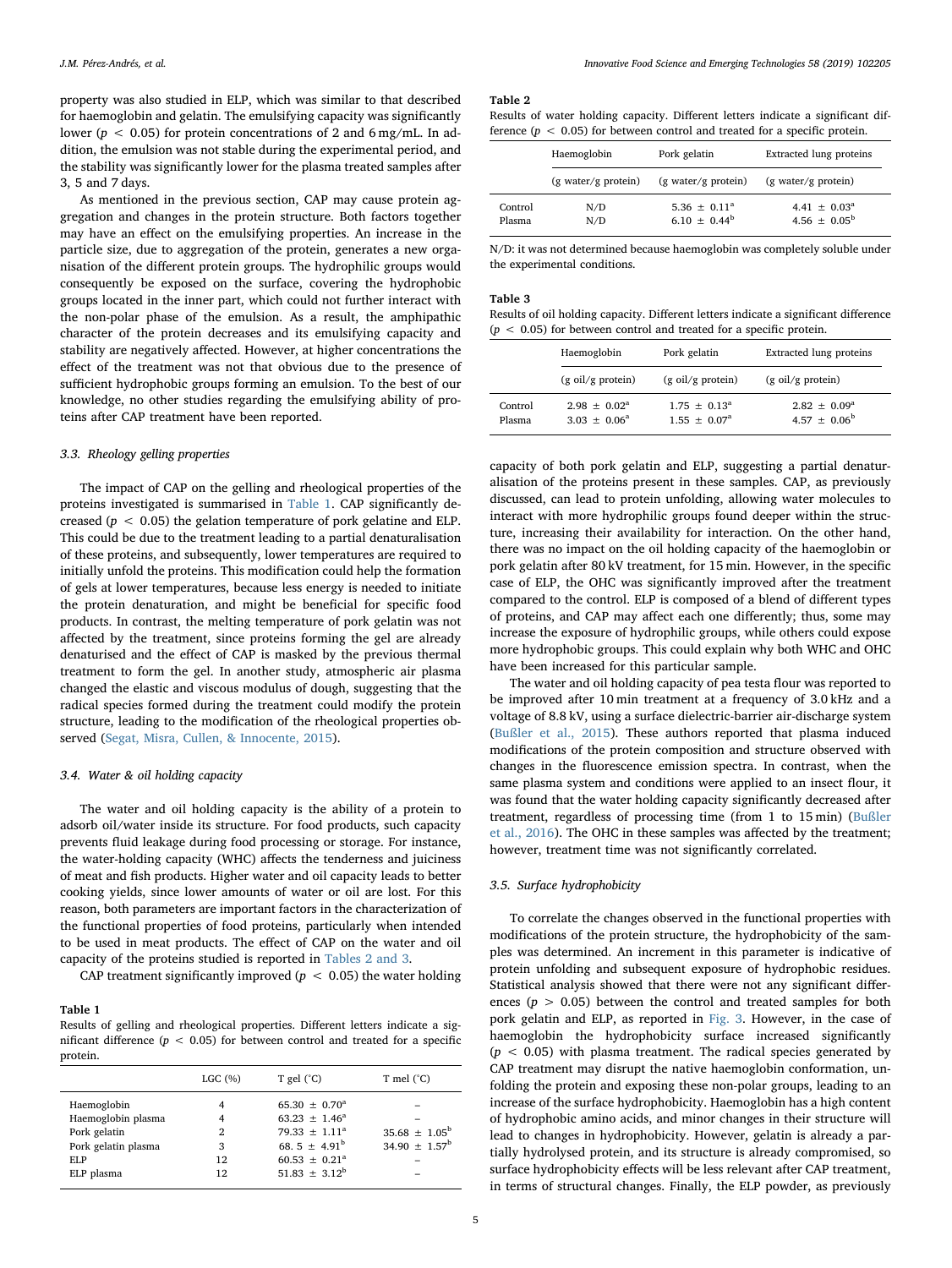<span id="page-7-25"></span>

Fig. 3. Surface hydrophobicity results of control and treated samples for haemoglobin, pork gelatin and extracted lung proteins. Different letters indicate a significant difference ( $p < 0.05$ ) for hydrophobic surface between control and treated for a specific protein.

described, is a blend of many different proteins, so changes in its structure may not lead to an appreciable modification of its hydrophobicity, because a balancing effect may occur.

These results agree with those reported by ([Segat et al., 2015](#page-8-21)). These authors applied CAP, using atmospheric air, on solutions of whey protein isolate at 2% (w/v) in phosphate buffer (50 Mm, pH 6.8), finding a modification of its structure, leading to an increase of the surface hydrophobicity. A modification of the secondary structure and hydrophobicity surface of peanut protein by cold plasma was also reported using argon, as well argon mixed with oxygen or nitrogen at different ratios as working gases ([Ji et al., 2018](#page-7-16)). It was observed that the surface hydrophobicity decreased linearly after 1, 2, 3 and 4 min. Similar trends were found for the  $-SH$  groups but an increase was highlighted after 4 min of treatment. Plasma discharges can lead to etching, cross-linking of proteins and oxidative reactions that can change the structure of proteins. One such modification is the exposition of the inner -SH groups, which can be oxidised to form disulphide bonds, which subsequently can be disrupted to free  $-SH$ . ([Takai et al.,](#page-8-12) [2014\)](#page-8-12) suggested that the formation of disulphide bonds and cleavage could happen concurrently.

#### 4. Conclusions

Depending of the native structure and nature of the protein, CAP treatment affected the functional properties in different ways. The findings point to the specific nature of plasma-protein interactions and the need for individual proteins to be studied as a function of plasma conditions. These changes could be beneficial or detrimental depending on the features desired. For instance, the solubility of the proteins extracted from the bovine lung protein decreased significantly after treatment, while its oil holding capacity had a significant improvement. Thus, treated lung proteins could be employed in meat products, where oil holding capacity is more important than solubility. Changes in the functional properties could not be related to the observed changes in hydrophobicity, meaning that other effects such as oxidation or crosslinking might have a more relevant role than that of protein unfolding. From this research, it can be concluded that CAP has potential applications in modifying protein-based food ingredients, increasing the applicability of novel protein sources alongside those currently used. Depending on the requirements of a specific product, a food protein could be treated to achieve specific properties and behaviours. However, further research should be carried out to optimise CAP parameters for specific food proteins.

#### Acknowledgments

The work on this paper is supported by a project that has received funding from the European Union's Horizon 2020 Spreading Excellence and Widening Participation programme under Grant Agreement No. 692276.

#### Declaration of Competing Interest

The authors declare no conflict of interest.

#### References

- <span id="page-7-17"></span>[Álvarez, C., Drummond, L., & Mullen, A. M. \(2018\). Expanding the industrial applications](http://refhub.elsevier.com/S1466-8564(19)30042-6/rf0005) [of a meat co-product: Generation of low-haemoglobin content plasma by means of](http://refhub.elsevier.com/S1466-8564(19)30042-6/rf0005) red cells crenation. [Journal of Cleaner Production, 185](http://refhub.elsevier.com/S1466-8564(19)30042-6/rf0005), 805–813.
- <span id="page-7-8"></span>[Alves, L. D., da Silva, M. S., Flores, D. R. M., Athayde, D. R., Ruviaro, A. R., Brum, D. D., ...](http://refhub.elsevier.com/S1466-8564(19)30042-6/rf0010) Cichoski, A. J. (2018). Eff[ect of ultrasound on the physicochemical and micro](http://refhub.elsevier.com/S1466-8564(19)30042-6/rf0010)[biological characteristics of Italian salami.](http://refhub.elsevier.com/S1466-8564(19)30042-6/rf0010) Food Research International, 106, 363–373.
- <span id="page-7-11"></span>Amiri, A., Sharifi[an, P., & Soltanizadeh, N. \(2018\). Application of ultrasound treatment](http://refhub.elsevier.com/S1466-8564(19)30042-6/rf0015) [for improving the physicochemical, functional and rheological properties of myo](http://refhub.elsevier.com/S1466-8564(19)30042-6/rf0015)fibrillar proteins. [International Journal of Biological Macromolecules, 111](http://refhub.elsevier.com/S1466-8564(19)30042-6/rf0015), 139–147.
- <span id="page-7-1"></span>[Arvanitoyannis, I. S., Kotsanopoulos, K. V., & Savva, A. G. \(2017\). Use of ultrasounds in](http://refhub.elsevier.com/S1466-8564(19)30042-6/rf0020) the food industry-methods and eff[ects on quality, safety, and organoleptic char](http://refhub.elsevier.com/S1466-8564(19)30042-6/rf0020)acteristics of foods: A review. [Critical Reviews in Food Science and Nutrition, 57](http://refhub.elsevier.com/S1466-8564(19)30042-6/rf0020)(1), 109–[128](http://refhub.elsevier.com/S1466-8564(19)30042-6/rf0020).
- <span id="page-7-6"></span>[Awuah, G., Ramaswamy, H., & Economides, A. \(2007\). Thermal processing and quality:](http://refhub.elsevier.com/S1466-8564(19)30042-6/rf0025) Principles and overview. [Chemical Engineering and Processing: Process Intensi](http://refhub.elsevier.com/S1466-8564(19)30042-6/rf0025)fication, 46[\(6\), 584](http://refhub.elsevier.com/S1466-8564(19)30042-6/rf0025)–602.
- <span id="page-7-2"></span>[Barba, F. J., Parniakov, O., Pereira, S. A., Wiktor, A., Grimi, N., Boussetta, N., ... Witrowa-](http://refhub.elsevier.com/S1466-8564(19)30042-6/rf0030)[Rajchert, D. \(2015\). Current applications and new opportunities for the use of pulsed](http://refhub.elsevier.com/S1466-8564(19)30042-6/rf0030) electric fi[elds in food science and industry.](http://refhub.elsevier.com/S1466-8564(19)30042-6/rf0030) Food Research International, 77, 773–798.
- <span id="page-7-21"></span>[Beuchat, L. R. \(1977\). Functional and electrophoretic characteristics of succinylated](http://refhub.elsevier.com/S1466-8564(19)30042-6/rf0035) peanut flour protein. [Journal of Agricultural and Food Chemistry, 25](http://refhub.elsevier.com/S1466-8564(19)30042-6/rf0035)(2), 258–261.
- <span id="page-7-5"></span>[Bourke, P., Ziuzina, D., Boehm, D., Cullen, P. J., & Keener, K. \(2018\). The potential of cold](http://refhub.elsevier.com/S1466-8564(19)30042-6/rf0040) [plasma for safe and sustainable food production.](http://refhub.elsevier.com/S1466-8564(19)30042-6/rf0040) Trends in Biotechnology, 36(6), 615–[626](http://refhub.elsevier.com/S1466-8564(19)30042-6/rf0040).
- <span id="page-7-23"></span>[Bußler, S., Rumpold, B. A., Fröhling, A., Jander, E., Rawel, H. M., & Schlüter, O. K.](http://refhub.elsevier.com/S1466-8564(19)30042-6/rf0045) [\(2016\). Cold atmospheric pressure plasma processing of insect](http://refhub.elsevier.com/S1466-8564(19)30042-6/rf0045) flour from Tenebrio [molitor: Impact on microbial load and quality attributes in comparison to dry heat](http://refhub.elsevier.com/S1466-8564(19)30042-6/rf0045) treatment. [Innovative Food Science & Emerging Technologies, 36](http://refhub.elsevier.com/S1466-8564(19)30042-6/rf0045), 277–286.
- <span id="page-7-24"></span>[Bußler, S., Steins, V., Ehlbeck, J., & Schlüter, O. \(2015\). Impact of thermal treatment](http://refhub.elsevier.com/S1466-8564(19)30042-6/rf0050) [versus cold atmospheric plasma processing on the techno-functional protein prop](http://refhub.elsevier.com/S1466-8564(19)30042-6/rf0050)erties from Pisum sativum 'Salamanca'. [Journal of Food Engineering, 167](http://refhub.elsevier.com/S1466-8564(19)30042-6/rf0050), 166–174.
- <span id="page-7-22"></span>[Cao, Y., Zhao, J., & Xiong, Y. L. \(2016\). Coomassie brilliant blue-binding: A simple and](http://refhub.elsevier.com/S1466-8564(19)30042-6/rf0055) effective [method for the determination of water-insoluble protein surface hydro](http://refhub.elsevier.com/S1466-8564(19)30042-6/rf0055)phobicity. [Analytical Methods, 8](http://refhub.elsevier.com/S1466-8564(19)30042-6/rf0055)(4), 790–795.
- <span id="page-7-19"></span>Coff[mann, C., & Garciaj, V. \(1977\). Functional properties and amino acid content of a](http://refhub.elsevier.com/S1466-8564(19)30042-6/rf0060) protein isolate from mung bean flour. [International Journal of Food Science &](http://refhub.elsevier.com/S1466-8564(19)30042-6/rf0060) [Technology, 12](http://refhub.elsevier.com/S1466-8564(19)30042-6/rf0060)(5), 473–484.
- <span id="page-7-3"></span>[Cullen, P., & Norton, T. \(2012\). 10 ozone sanitisation in the food industry.](http://refhub.elsevier.com/S1466-8564(19)30042-6/rf0065) Ozone in food processing [\(pp. 163\).](http://refhub.elsevier.com/S1466-8564(19)30042-6/rf0065)
- <span id="page-7-15"></span>[Gavahian, M., Chu, Y. H., Khaneghah, A. M., Barba, F. J., & Misra, N. N. \(2018\). A critical](http://refhub.elsevier.com/S1466-8564(19)30042-6/rf0070) [analysis of the cold plasma induced lipid oxidation in foods.](http://refhub.elsevier.com/S1466-8564(19)30042-6/rf0070) Trends in Food Science & [Technology, 77](http://refhub.elsevier.com/S1466-8564(19)30042-6/rf0070), 32–41.
- <span id="page-7-12"></span>[Giteru, S. G., Oey, I., & Ali, M. A. \(2017\). Feasibility of using pulsed electric](http://refhub.elsevier.com/S1466-8564(19)30042-6/rf0075) fields to modify biomacromolecules: A review. [Trends in Food Science & Technology, 72](http://refhub.elsevier.com/S1466-8564(19)30042-6/rf0075), 91–[113.](http://refhub.elsevier.com/S1466-8564(19)30042-6/rf0075)
- <span id="page-7-7"></span>[Guyon, C., Le Vessel, V., Meynier, A., & de Lamballerie, M. \(2018\). Modi](http://refhub.elsevier.com/S1466-8564(19)30042-6/rf0080)fications of [protein-related compounds of beef minced meat treated by high pressure.](http://refhub.elsevier.com/S1466-8564(19)30042-6/rf0080) Meat [Science, 142](http://refhub.elsevier.com/S1466-8564(19)30042-6/rf0080), 32–37.
- <span id="page-7-0"></span>[Huang, H.-W., Wu, S.-J., Lu, J.-K., Shyu, Y.-T., & Wang, C.-Y. \(2017\). Current status and](http://refhub.elsevier.com/S1466-8564(19)30042-6/rf0085) [future trends of high-pressure processing in food industry.](http://refhub.elsevier.com/S1466-8564(19)30042-6/rf0085) Food Control, 72, 1–8.
- <span id="page-7-18"></span>[Inklaar, P. A., & Fortuin, J. \(1969\). Determining the emulsifying and emulsion stabilizing](http://refhub.elsevier.com/S1466-8564(19)30042-6/rf0090) [capacity of protein meat additives.](http://refhub.elsevier.com/S1466-8564(19)30042-6/rf0090) Food Technology, 23, 103–107.
- <span id="page-7-16"></span>[Ji, H., Dong, S., Han, F., Li, Y. T., Chen, G. Y., Li, L., & Chen, Y. \(2018\). E](http://refhub.elsevier.com/S1466-8564(19)30042-6/rf0095)ffects of dielectric [barrier discharge \(DBD\) cold plasma treatment on physicochemical and functional](http://refhub.elsevier.com/S1466-8564(19)30042-6/rf0095) properties of peanut protein. [Food and Bioprocess Technology, 11](http://refhub.elsevier.com/S1466-8564(19)30042-6/rf0095)(2), 344–354.
- <span id="page-7-9"></span>[Kang, D. C., Zou, Y. H., Cheng, Y. P., Xing, L. J., Zhou, G. H., & Zhang, W. G. \(2016\).](http://refhub.elsevier.com/S1466-8564(19)30042-6/rf0100) Eff[ects of power ultrasound on oxidation and structure of beef proteins during curing](http://refhub.elsevier.com/S1466-8564(19)30042-6/rf0100) processing. [Ultrasonics Sonochemistry, 33](http://refhub.elsevier.com/S1466-8564(19)30042-6/rf0100), 47–53.
- <span id="page-7-14"></span>[Kramer, A., Bekeschus, S., Matthes, R., Bender, C., Stope, M. B., Napp, M., ... Schauer, F.](http://refhub.elsevier.com/S1466-8564(19)30042-6/rf0105) [\(2015\). Cold physical plasmas in the](http://refhub.elsevier.com/S1466-8564(19)30042-6/rf0105) field of hygiene-relevance, significance, and future applications. [Plasma Processes and Polymers, 12](http://refhub.elsevier.com/S1466-8564(19)30042-6/rf0105)(12), 1410–1422.
- <span id="page-7-10"></span>[Kristo, E.a. C. M. \(2015\). Functional properties of food proteins.](http://refhub.elsevier.com/S1466-8564(19)30042-6/rf0110) Applied food protein [chemistry](http://refhub.elsevier.com/S1466-8564(19)30042-6/rf0110).
- <span id="page-7-20"></span>[Lamsal, B., Jung, S., & Johnson, L. \(2007\). Rheological properties of soy protein hydro](http://refhub.elsevier.com/S1466-8564(19)30042-6/rf0115)[lysates obtained from limited enzymatic hydrolysis.](http://refhub.elsevier.com/S1466-8564(19)30042-6/rf0115) Lwt-Food Science and Technology, 40[\(7\), 1215](http://refhub.elsevier.com/S1466-8564(19)30042-6/rf0115)–1223.
- <span id="page-7-4"></span>[Li, X., & Farid, M. \(2016\). A review on recent development in non-conventional food](http://refhub.elsevier.com/S1466-8564(19)30042-6/rf0120) sterilization technologies. [Journal of Food Engineering, 182](http://refhub.elsevier.com/S1466-8564(19)30042-6/rf0120), 33–45.
- <span id="page-7-13"></span>[Li, Y., Chen, Z., & Mo, H. \(2007\). E](http://refhub.elsevier.com/S1466-8564(19)30042-6/rf0125)ffects of pulsed electric fields on physicochemical